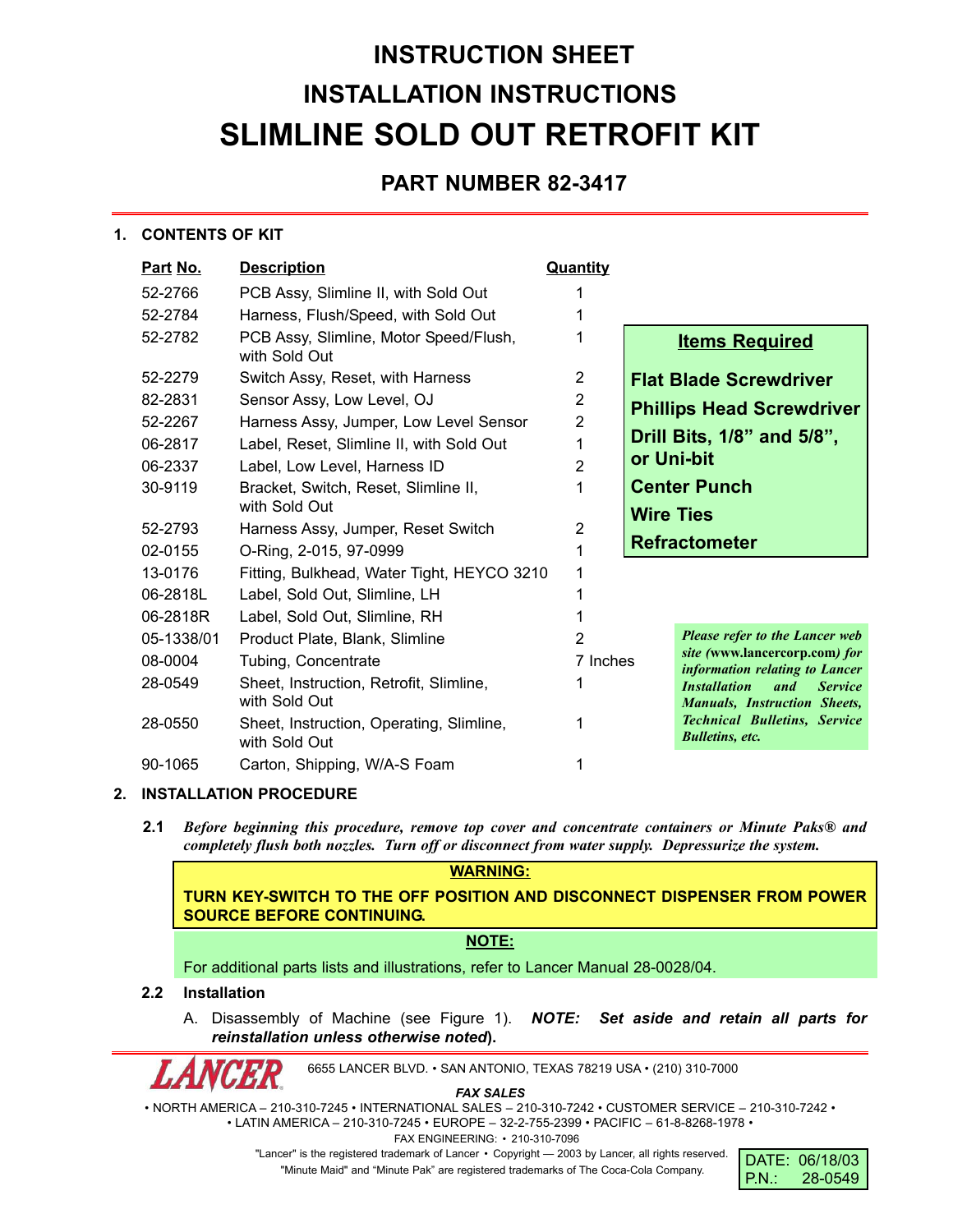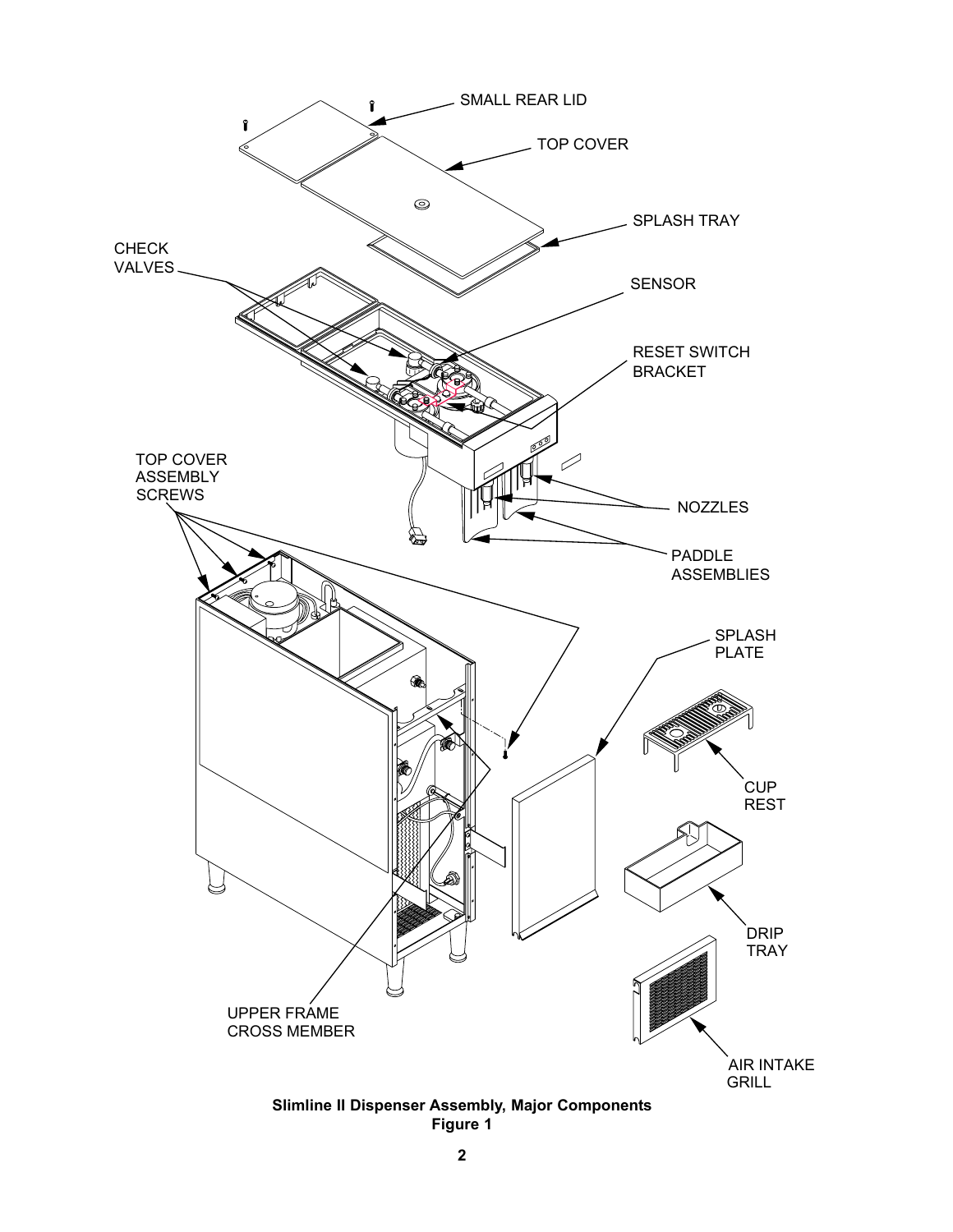- 1. Remove Splash Plate.
- 2. Remove Cup Rest and Drip Tray.
- 3. Remove Nozzles.
- 4. Remove Paddle Assemblies.
- 5. Remove the Air Intake Grille.
- 6. Remove the small black plates that cover the Motor Speed adjustment holes and *discard*.
- 7. Remove screws holding Small Rear Lid and remove Lid.
- 8. Remove Splash Tray covering the Pump Assemblies.
- 9. Remove the single (one) screw holding the Control Box Cover in place and remove the Cover by lifting up slightly and pulling straight out.
- 10. Disconnect the Motor Speed/Flush Switch Harness from the Main Control PCB.
- 11. Loosen the three (3) screws at the rear of the Top Cover Assembly.
- 12. Remove the three (3) screws holding the Top Cover Assembly to the Upper Frame cross member near the locking nuts joining the solenoid outlets to the Spout Assemblies underneath the Top Cover Assembly.
- 13. Unscrew the locking nuts joining the Solenoid outlets to the Spout Assemblies underneath the Top Cover Assembly. Take care not to lose the o-rings at the joint of the connection.
- 14. Disconnect the Pump Motor harnesses, noting which is left and right (left = orange/black; right = white/black).
- 15. Remove the Top Cover Assembly by lifting up at the front and rear of the unit.
- 16. Lay the Top Cover Assembly upside down on a solid, clean surface.
- 17. Remove the seven (7) screws holding the Lower Cover of the Top Cover Assembly and remove the Lower Cover along with the Motor Speed/Flush Switch PCB.
- 18. Remove the Motor Speed/Flush Switch PCB from the Lower Cover by pulling the wire harness grommet up and away from the Cover and then sliding the Flush Switch out from the Cover. *This PCB will not be reused.*
- 19. Temporarily secure the Solenoids to the upper frame cross member using wire ties.
- 20. Disconnect all wire harnesses from the Main Control PCB.
- 21. Remove the Main Control PCB by turning each of the plastic stand-offs 1/4 turn to the left with a flat-blade screwdriver, then pulling the PCB straight out from the Control Box. *This PCB will not be reused.*
- B. Preparation of Machine for Retrofit
	- 1. Cut out the drill template from the instruction sheet (see Figure 13).
	- 2. With the Top Cover Assembly still laying upside down on the work surface, place the template between the Pump Housings as shown in Figure 2.
	- 3. Using a center punch or equivalent tool, mark the hole center onto the bottom surface of the Top Cover Assembly, and remove the template.
	- 4. Drill a pilot hole using a 1/8" drill bit at the location just marked to prevent cracking the top cover. Drill out the hole until the diameter equals 5/8". *Use care to not damage any components on the other side of the surface being drilled.* Deburr the edges of the hole.
	- 5. Locate the two (2) jumper harnesses for the Sensors (3-wire), the two (2) jumper harnesses for the Reset



**Figure 2**

Switches (2-wire), the threaded bulkhead fitting and nut, and the o-ring. Place the o-ring over the threads on the bulkhead fitting.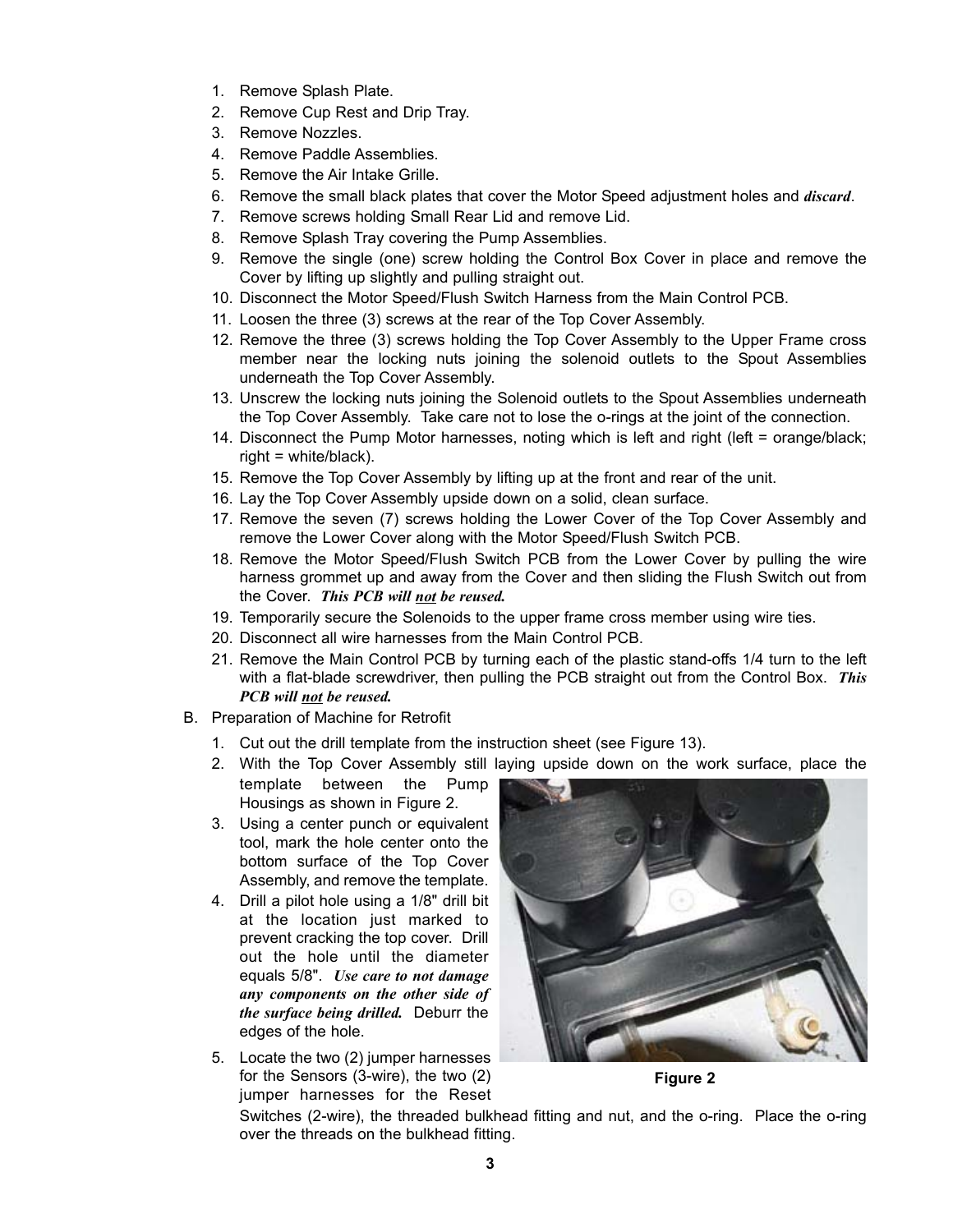- 6. Remove the sealing nut from the bulkhead fitting. Starting with the jumper harnesses for the Sensors (3-wire), and doing one at a time, feed the male end of the harness first through the sealing nut and then through the fitting. Repeat for the Reset Switch jumper harnesses (2-wire). *Make sure the wire mesh is pushed down below the sealing nut.*
- 7. Locate the Harness ID Labels. Label each set of harnesses with a R and L on each end of the harness, so that a proper connection can be made once the harnesses are installed (see Figure 3).
- 8. Pull the harnesses through until there is approximately one inch (1") of wire exposed above the sealing nut and then tighten the sealing nut securely.





- C. Installation of Sold Out Components
	- 1. Locate the new Motor Speed/Flush Switch PCB and the new harness assembly (9-wire, with two connectors on each end).
		- a. Install the new PCB onto the Lower Cover in the same position as the old PCB, with the harness connectors pointed to the rear of the cover. Hold the PCB at an angle, making sure the LEDs are in position behind the u-shaped protrusions at the front of the Lower Cover, and slide the PCB into position (see Figure 4 and Figure 5). Take care to not distort or bend the LEDs.
		- b. Connect one end of the new harness to the PCB at the designated positions (6-pin to 6-pin, 3-pin to 3-pin), with the locking tabs of each housing facing down.
		- c. Press the grommet on the harness into position at the rear of the Cover.







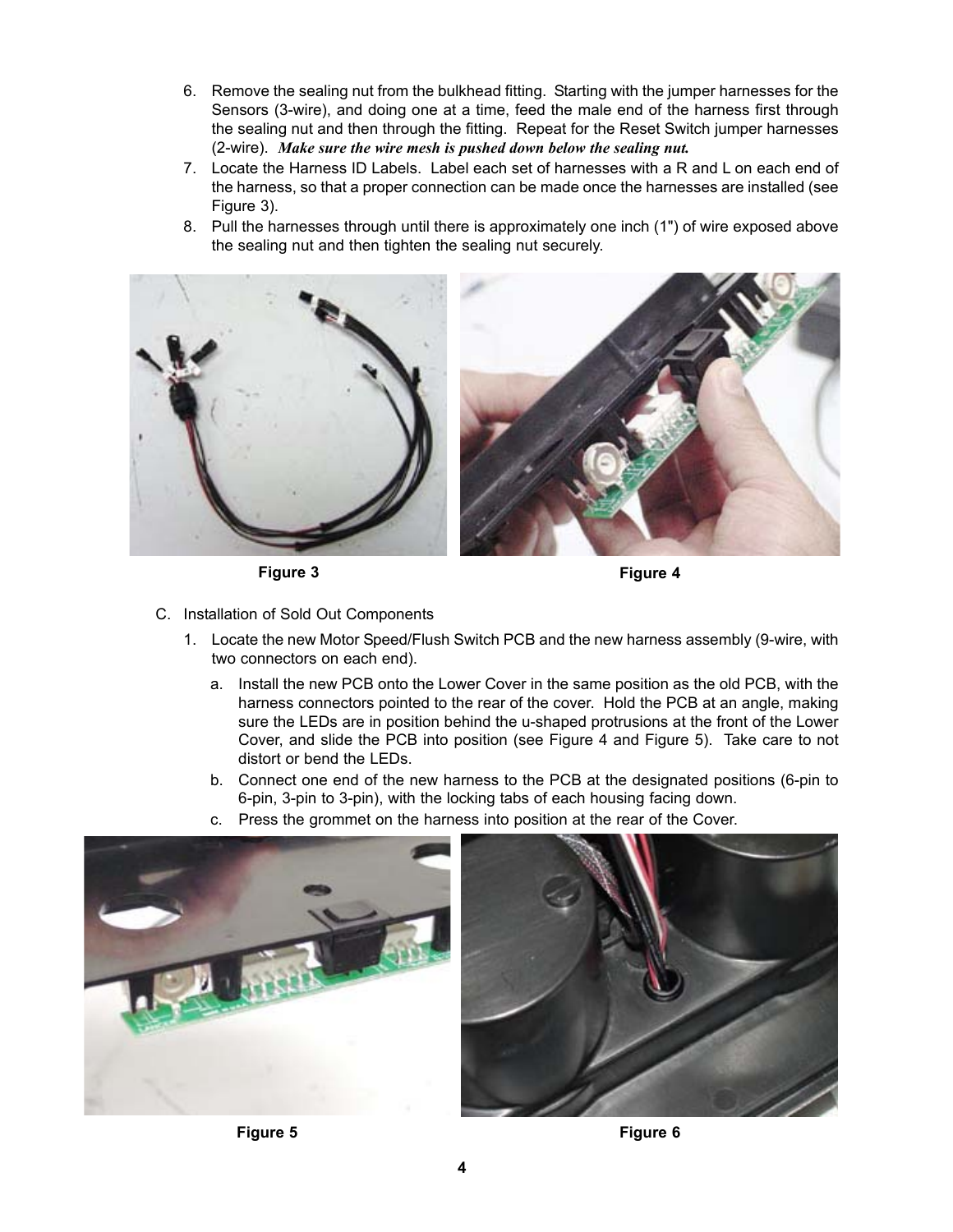- 2. Replace the Lower Cover into position on the bottom of the Top Cover Assembly. Replace the seven (7) screws removed in Step 2.2.A.17 above.
- 3. Install the wire harness assembly (see Step 2.2.B.9 above) through the hole that was drilled in the Top Cover so that the threads of the bulkhead fitting are protruding through the bottom side of the Top Cover (see Figure 6). Secure the bulkhead fitting with the lock nut. Turn the Top Cover Assembly over.
- 4. Remove the Check Valves from the Concentrate Tubes.
	- a. Remove the concentrate tubes from the pump assemblies. Locate the length of new concentrate tubing included in the kit. Cut two pieces, so that each piece of tubing is 3 1/4 inch long. Install the new tubing onto the pump assemblies.
	- b. Locate the two Sensor Assemblies. Place one Sensor on each tube with the wires pointing inward. The Sensor may be very tight at first until it is past the end of the tube. Slide the Sensor to the middle of the tube.
	- c. Replace the Check Valves.
- 5. Connect the Left Sensor to the 3-wire jumper harness labeled L. Connect the Right Sensor to the 3-wire jumper harness labeled R.
- 6. Locate the Reset Switch Bracket and the two Reset Switch Assemblies. Mount the Reset Switches onto the Bracket using the nuts provided with the Switches as shown (see Figure 7).
- 7. Remove the two (2) thumbscrews from the Pump Assemblies indicated in Figure 8. Place the Reset Switch Bracket over the holes in the Pump Assemblies and replace the thumbscrews (see Figure 9). Tighten the



**Figure 7**

thumbscrews hand tight only. Check the other thumbscrews to be sure they are hand tight also.



**Figure 8 Figure 9**

- 8. Connect the Left Reset Switch to the 2-wire jumper harness labeled L. Connect the Right Reset Switch to the 2-wire jumper harness labeled R.
- 9. Locate the new Main Control PCB. Mount the PCB in the same orientation as the old PCB, with the large heatsink on the right side of the Control Box. Turn each of the plastic standoffs 1/4 turn to the right to secure the PCB to the Control Box. Use care in handling the PCB.
- 10. Connect the Solenoid/Pump Harness (7-pin) to connector J3, the Paddle Sensor Harness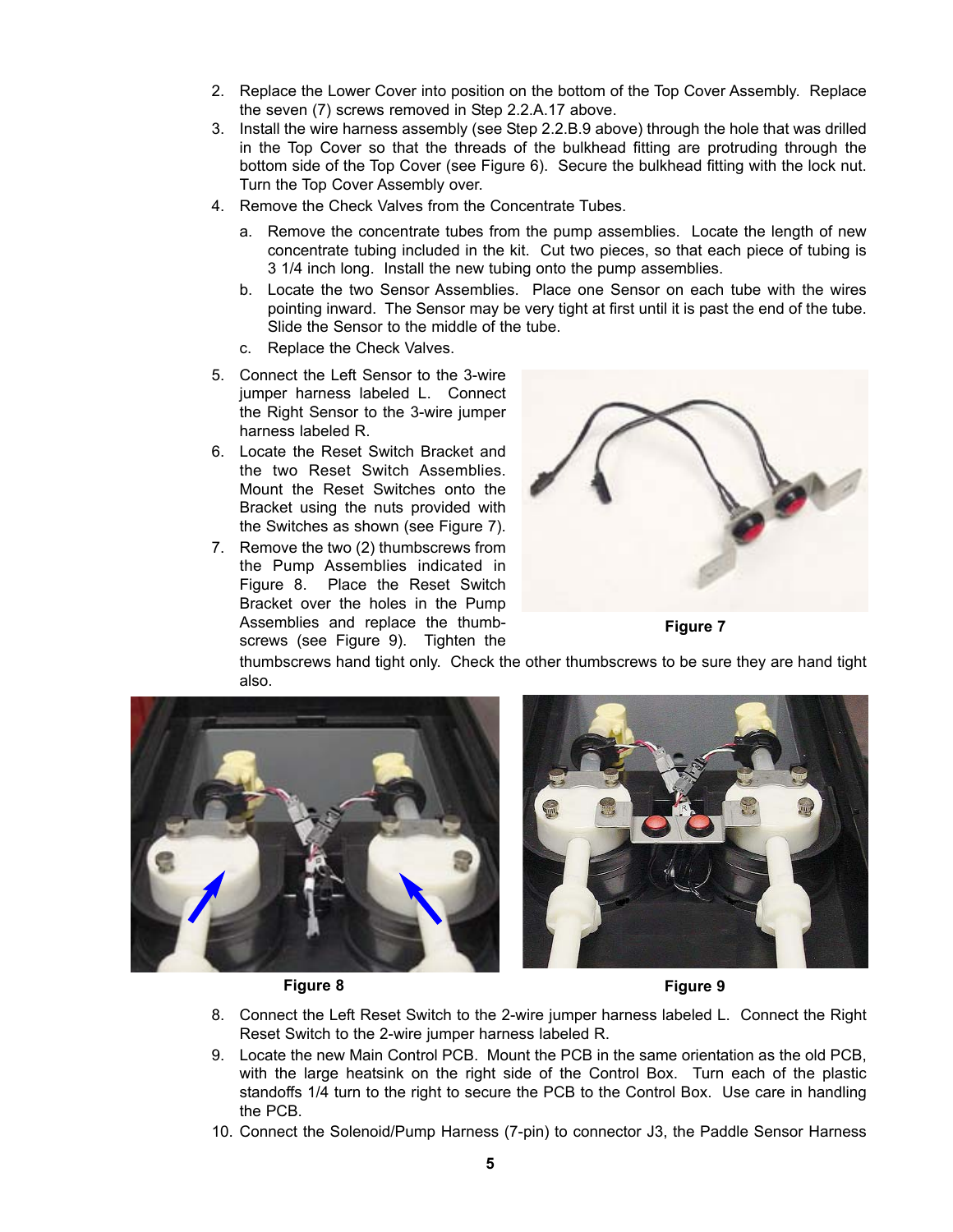(4-pin) to connector J1, and the Power Harness (2-pin, from the transformer) to connector J4 on the new PCB (same positions as on old PCB, see Figure 14).

- D. Final Assembly
	- 1. Cut loose the wire ties holding the Solenoids in place (see Step 2.2.A.19).
	- 2. Replace the Top Cover Assembly onto the unit, routing the Jumper Harnesses behind the upper frame cross member. Working from the front to the back, snap the lip on the stainless steel wrapper into the groove underneath the perimeter of the Top Cover.
	- 3. Replace the three (3) screws securing the Top Cover to the upper frame cross member and tighten the three (3) screws at the rear of the Top Cover.
	- 4. Reconnect the Solenoid outlets to the Spout Assemblies. Make sure the o-rings are in place at the junction of the parts.
	- 5. Reconnect the Pump Motor Harnesses, noting which is left and right (see Step 2.2.A.14).
	- 6. Connect the 6-pin housing of the Motor Speed/Flush Switch harness to connector J2 on the Main PCB. Connect the 3-pin housing to connector J9 on the Main PCB 9 (see Figure 14).
	- 7. Connect the following to the Main PCB: Left Sensor Harness to connector J6, the Left Reset Switch Harness to connector J7, the Right Sensor Harness to connector J5, and the Right Reset Switch Harness to connector J8 (see Figure 14).
	- 8. Replace the Control Box Cover and screw. Route the wires through the notch on the bottom left side of the control box. *Take care to not pinch any of the wire harnesses between the Cover and the Box.*
	- 9. Replace the Small Rear Lid and secure with the screws.
	- 10. Replace the Air Intake Grille.
	- 11. Replace the Paddle Assemblies.
	- 12. Replace the Nozzles.
	- 13. Replace Splash Plate, Drip Tray, and Cup Rest.
	- 14. Restore power to the Unit.
	- 15. Turn on water supply to the unit.
	- 16. Flush both Nozzles using the Flush Switch to purge air from the water lines. Check for leaks at the points that were disassembled during this procedure.
	- 17. Replace the Splash Tray over the Pump Assemblies.
	- 18. Locate the Reset Switch Label. Peel the release paper from the Label and place the Label on the Splash Tray as shown (see Figure 10).
	- 19. Locate the clear Label Plates and the two Product Out Labels. These replace the black plates that were removed in Step 2.2.A.6. Place a Label on each Plate, with the holes in the Label centered over the areas on the Plate as shown (see Figure 11).
	- 20. Insert the Plate with the orange Label into the side with the glass of orange juice, and insert the other Plate into the side with the glass of lemonade (see Figure 12).



**Figure 10**



**Figure 11**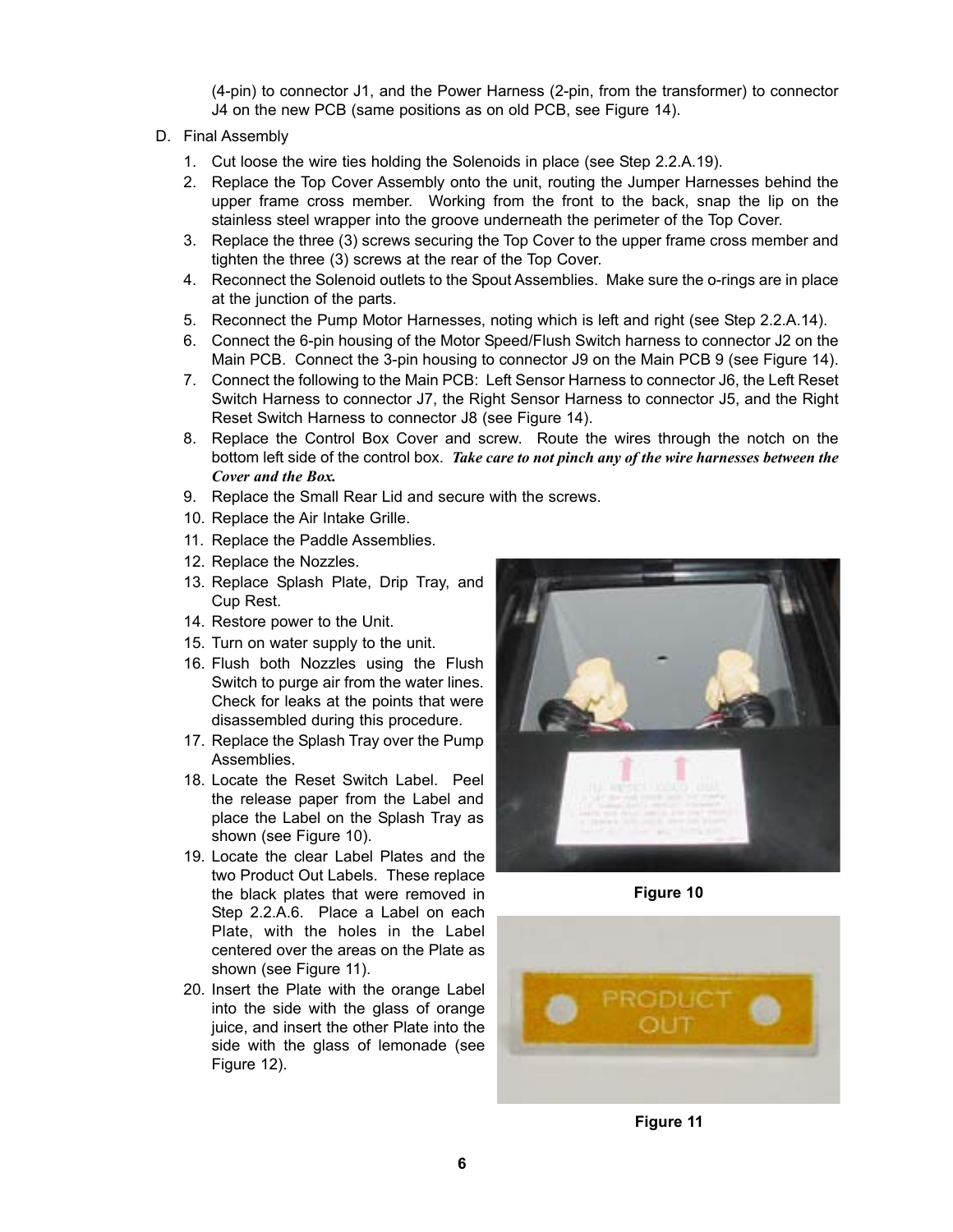E. Refer to Instruction Sheet 28-0550 for loading/filling of concentrate and Operating Procedures.

#### **NOTE:**

Once concentrate has been loaded, the unit MUST be brixed. Refer to Section 1.10 in the Slimline Manual, 28-0028/04, available on the Lancer web site (www.lancercorp.com).



**Figure 12**



**Drill Template (Actual Size) Figure 13**